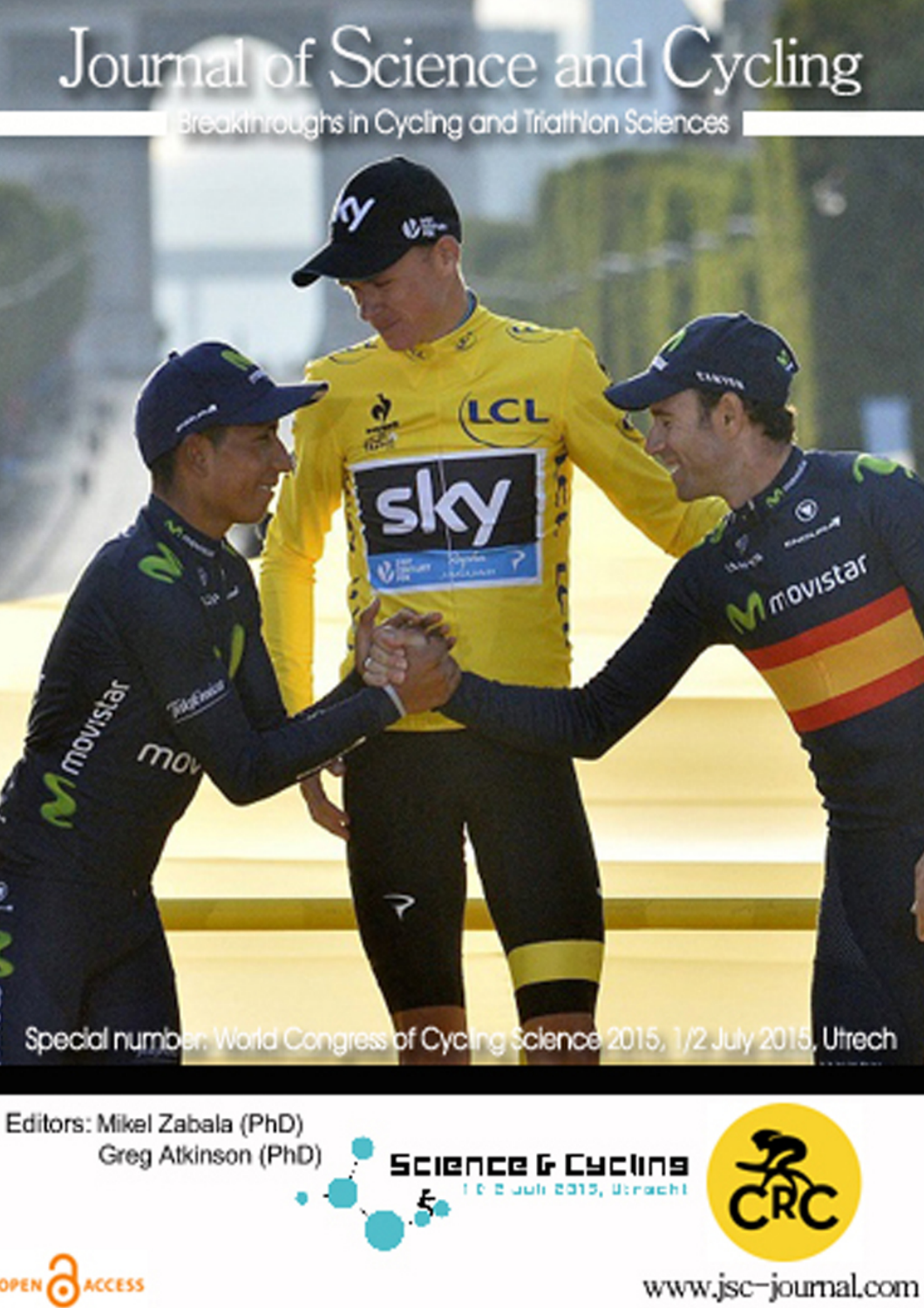## Cyclo-cross Performance and Physiological/Psychological parameters

**T.Ouvrard<sup>1</sup>** \***, L.Garbellotto<sup>1</sup> , F.Soenen<sup>1</sup> , F.Grappe1, 2**

## **Abstract**

**Background:** The new models of exercise performance consider both physiological and psychological parameters to better understand the performance (Marcora 2008: Eur J Appl Physiol 104: 929-931). Despite this, to our knowledge, no study tried to analyse jointly both physiological and psychological determinants of cycling performance. Several studies identified that peak power output and ventilatory/lactic thresholds were strong predictors of the performance in mountain bike and road cycling (Impellizzeri *et al*. 2005: J Sports Sci 23(1): 41-47; Hawley and Noakes 1992: Eur J Appl Physiol 65: 79-83). For psychological aspects, anxiety, self-confidence and a modified state of mind called Flow has been proposed as main determinants of the performance (Curry *et al*. 1999: Dossier EPS 43: 26-45; Jackson and Eklund 2002: J Sport Exerc Psy, 24, 133-150). Unfortunately, physiological and psychological determinants of cycling performance never were studied jointly. We used a French national cup of cyclo-cross to analyse some physiological and psychological parameters in young cyclists.

**Purpose**: To study the relationship between cyclo-cross performance and physiological/psychological parameters.

**Methods**: 12 cyclo-cross competitors (6 U<sub>19</sub> and 6 U<sub>23</sub>) took part in this study. Their performances (final ranking of the race) were recorded during the first round of the French national cyclo-cross cup. During the following week, they performed constant duration tests in order to determine their maximal mean power output for duration of 1s  $(P_{1s})$ , 5s  $(P_{5s})$ , 30s  $(P_{30s})$ , 4min  $(P_{4min})$  and 20min  $(P_{20min})$ . They also answered two psychometric questionnaires (Flow State Scale-2, Jackson and Eklund 2002; and "Echelle d'état d'anxiété competitive", Curry *et al.* 1999) in order to determine their levels of Flow, self-confidence, cognitive and somatic anxiety during the competition.

**Results**: Significant relationships were found between final ranking and  $P_{4min}$  ( $r = -0.94$ ;  $p < 0.05$ ) and  $P_{20min}$  ( $r = -1$ ) 0.89;  $p < 0.05$ ) for the U<sub>23</sub> group (figure 1). No significant relationship was found between the performance and P<sub>1s</sub>, P<sub>5s</sub>, P<sub>30s</sub> and levels of Flow, self-confidence, somatic, cognitive anxiety. The level of Flow was homogeneous and relatively high in all the subjects  $(3.4 \pm 0.5 \text{ on a scale of 1 to 5}).$ 

**Discussion**: The results of this study show that the U<sub>23</sub> cyclo-cross performance could be related to  $P_{4min}$  and  $P_{20min}$ but not to psychometric questionnaires scores. In accordance with Pinot and Grappe (2011: Int J Sports Med 32: 839-844), these results suggest that the ability to produce high power output at both maximal aerobic power and anaerobic threshold is an important determinant of cyclo-cross performance. However, the lack of relationship between the performance and the psychometric scores shouldn't be used to minimize the impact of psychological parameters in establishing a performance. It would be relevant and valuable to develop new methods and research tools to assess and analyse the relationship between cycling performance and psychological parameters.

**Conclusion**: The performance in cyclo-cross would partly depend to the ability to produce high level of power output at intensities close to both maximal aerobic power and anaerobic threshold ( $P_{4min}$  and  $P_{20min}$ ). More accurate and sensitive questionnaires or research tools will be needed to better understand the psychological dimension of cyclocross performance.